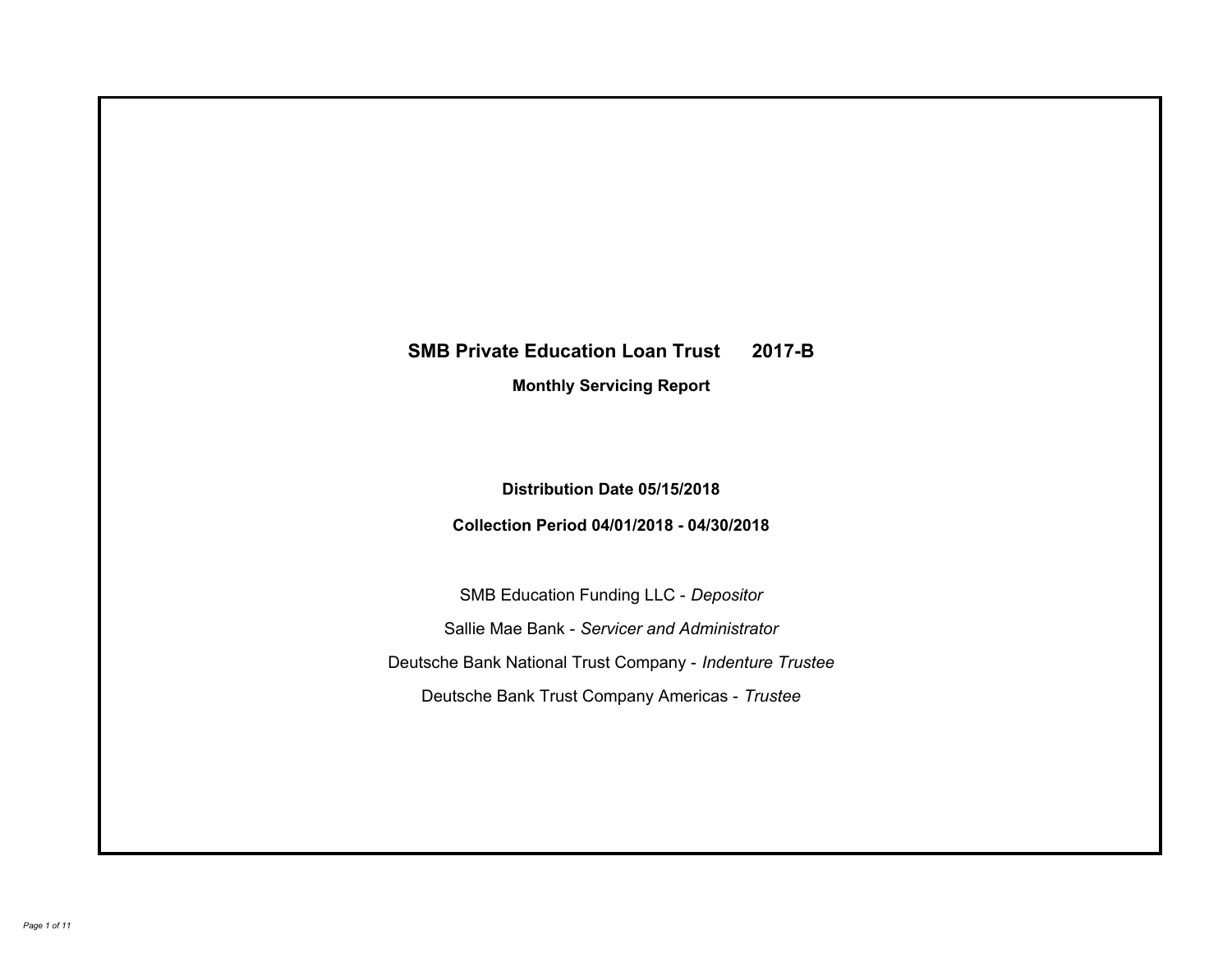| А           | <b>Student Loan Portfolio Characteristics</b>                  |                                              | <b>Settlement Date</b><br>11/08/2017 | 03/31/2018           | 04/30/2018           |
|-------------|----------------------------------------------------------------|----------------------------------------------|--------------------------------------|----------------------|----------------------|
|             | <b>Principal Balance</b>                                       |                                              | \$701,477,893.40                     | \$675,304,097.49     | \$667,577,433.30     |
|             | Interest to be Capitalized Balance                             |                                              | 46,726,543.99                        | 42,883,588.51        | 44,361,096.23        |
|             | Pool Balance                                                   |                                              | \$748,204,437.39                     | \$718,187,686.00     | \$711,938,529.53     |
|             | Weighted Average Coupon (WAC)                                  |                                              |                                      |                      |                      |
|             |                                                                | WAC1 (Contractual Interest Rate on the Loan) | 8.97%                                | 9.45%                | 9.54%                |
|             | WAC2 (Average of Applicable Interest Rate)                     |                                              | 8.94%                                | 9.41%                | 9.49%                |
|             | WAC3 (Average of Actual Interest Rate)                         |                                              | 8.86%                                | 9.33%                | 9.41%                |
|             | Weighted Average Remaining Term                                |                                              | 135.09                               | 132.57               | 132.27               |
|             | Number of Loans                                                |                                              | 66,252                               | 63,746               | 63,062               |
|             | Number of Borrowers                                            |                                              | 63,554                               | 61,167               | 60,516               |
|             | Pool Factor<br>Since Issued Total Constant Prepayment Rate (1) |                                              |                                      | 0.959881618<br>9.19% | 0.951529414<br>9.16% |
|             |                                                                |                                              |                                      |                      |                      |
| В           | <b>Debt Securities</b>                                         | <b>Cusip/Isin</b>                            | 04/16/2018                           |                      | 05/15/2018           |
|             | A1                                                             | 83189DAA8                                    | \$166,284,361.16                     |                      | \$157,356,431.72     |
|             | A2A                                                            | 83189DAB6                                    | \$268,000,000.00                     |                      | \$268,000,000.00     |
|             | A2B                                                            | 83189DAC4                                    | \$132,000,000.00                     |                      | \$132,000,000.00     |
|             | B                                                              | 83189DAD2                                    | \$50,000,000.00                      |                      | \$50,000,000.00      |
|             |                                                                |                                              |                                      |                      |                      |
| $\mathbf C$ | <b>Certificates</b>                                            | <b>Cusip/Isin</b>                            | 04/16/2018                           |                      | 05/15/2018           |
|             | Residual                                                       | 83189D100                                    | \$100,000.00                         |                      | \$100,000.00         |
|             |                                                                |                                              |                                      |                      |                      |
| D           | <b>Account Balances</b>                                        |                                              | 04/16/2018                           |                      | 05/15/2018           |
|             | Reserve Account Balance                                        |                                              | \$1,891,480.00                       |                      | \$1,891,480.00       |
|             |                                                                |                                              |                                      |                      |                      |
| E           | <b>Asset / Liability</b>                                       |                                              | 04/16/2018                           |                      | 05/15/2018           |
|             | Overcollateralization Percentage                               |                                              | 14.19%                               |                      | 14.69%               |
|             | Specified Overcollateralization Amount                         |                                              | \$215,456,305.80                     |                      | \$213,581,558.86     |
|             | <b>Actual Overcollateralization Amount</b>                     |                                              | \$101,903,324.84                     |                      | \$104,582,097.81     |
|             |                                                                |                                              |                                      |                      |                      |

(1) For additional information, see 'Since Issued CPR Methodology' found on page 11 of this report.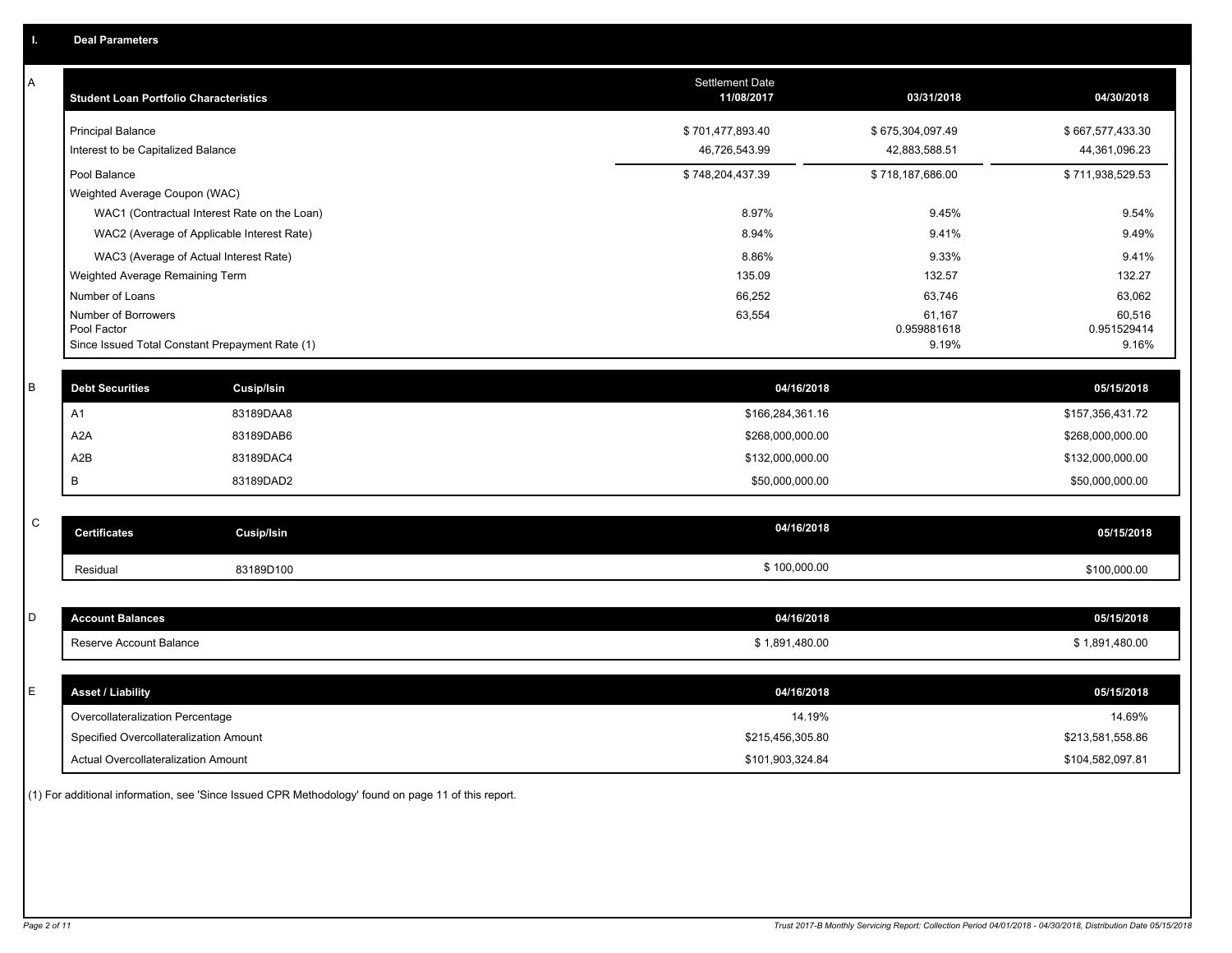### **II. 2017-B Trust Activity 04/01/2018 through 04/30/2018**

| Α  | <b>Student Loan Principal Receipts</b>                           |                 |  |
|----|------------------------------------------------------------------|-----------------|--|
|    | <b>Borrower Principal</b>                                        | 7,817,699.14    |  |
|    | <b>Consolidation Activity Principal</b>                          | 0.00            |  |
|    | Seller Principal Reimbursement                                   | 0.00            |  |
|    | Servicer Principal Reimbursement                                 | 0.00            |  |
|    | Delinquent Principal Purchases by Servicer                       | 0.00            |  |
|    | <b>Other Principal Deposits</b>                                  | 0.00            |  |
|    | <b>Total Principal Receipts</b>                                  | \$7,817,699.14  |  |
| B  | <b>Student Loan Interest Receipts</b>                            |                 |  |
|    | <b>Borrower Interest</b>                                         | 2,875,842.29    |  |
|    | <b>Consolidation Activity Interest</b>                           | 0.00            |  |
|    | Seller Interest Reimbursement                                    | 0.00            |  |
|    | Servicer Interest Reimbursement                                  | 0.00            |  |
|    | Delinquent Interest Purchases by Servicer                        | 0.00            |  |
|    | Other Interest Deposits                                          | 0.00            |  |
|    | <b>Total Interest Receipts</b>                                   | \$2,875,842.29  |  |
| C  | <b>Recoveries on Realized Losses</b>                             | \$22,786.73     |  |
| D  | <b>Investment Income</b>                                         | \$17,493.34     |  |
| Е  | <b>Funds Borrowed from Next Collection Period</b>                | \$0.00          |  |
| F. | <b>Funds Repaid from Prior Collection Period</b>                 | \$0.00          |  |
| G  | Loan Sale or Purchase Proceeds                                   | \$0.00          |  |
| н  | Initial Deposits to Distribution Account                         | \$0.00          |  |
|    | <b>Excess Transferred from Other Accounts</b>                    | \$0.00          |  |
| J  | <b>Borrower Benefit Reimbursements</b>                           | \$0.00          |  |
| Κ  | <b>Other Deposits</b>                                            | \$0.00          |  |
| Г  | <b>Other Fees Collected</b>                                      | \$0.00          |  |
| м  | <b>AVAILABLE FUNDS</b>                                           | \$10,733,821.50 |  |
| N  | Non-Cash Principal Activity During Collection Period             | \$128,309.66    |  |
| O  | Aggregate Purchased Amounts by the Depositor, Servicer or Seller | \$0.00          |  |
| P  |                                                                  |                 |  |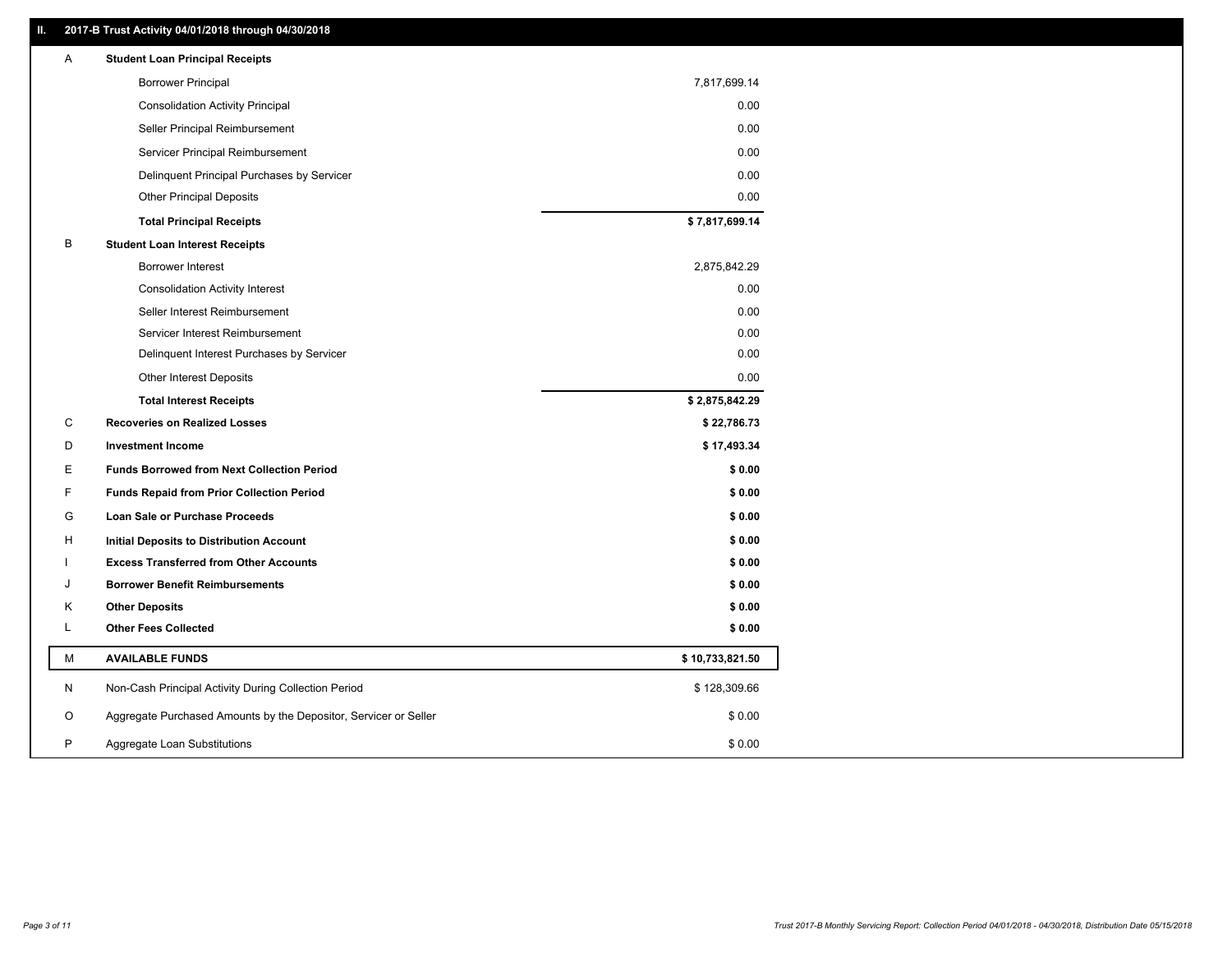|                   |                       |                          |         |                                                           | <b>Loans by Repayment Status</b> |                            |                          |         |                                                           |                |                            |
|-------------------|-----------------------|--------------------------|---------|-----------------------------------------------------------|----------------------------------|----------------------------|--------------------------|---------|-----------------------------------------------------------|----------------|----------------------------|
|                   |                       |                          |         | 04/30/2018                                                |                                  |                            |                          |         | 03/31/2018                                                |                |                            |
|                   |                       | <b>Wtd Avg</b><br>Coupon | # Loans | Principal and<br><b>Interest Accrued</b><br>to Capitalize | % of Principal                   | % of Loans in<br>Repay (1) | <b>Wtd Avg</b><br>Coupon | # Loans | Principal and<br><b>Interest Accrued</b><br>to Capitalize | % of Principal | % of Loans in<br>Repay (1) |
| INTERIM:          | IN SCHOOL             | 10.13%                   | 12,965  | \$155,971,296.26                                          | 21.908%                          | $-$ %                      | 10.03%                   | 13,054  | \$156,174,251.47                                          | 21.746%        | $-$ %                      |
|                   | GRACE                 | 10.07%                   | 2,541   | \$27,866,948.63                                           | 3.914%                           | $-$ %                      | 9.97%                    | 2,606   | \$28,291,100.27                                           | 3.939%         | $-$ %                      |
|                   | <b>DEFERMENT</b>      | 10.20%                   | 2,205   | \$24,299,556.41                                           | 3.413%                           | $-$ %                      | 10.09%                   | 2,192   | \$23,877,863.46                                           | 3.325%         | $-$ %                      |
| <b>REPAYMENT:</b> | <b>CURRENT</b>        | 9.07%                    | 43,047  | \$473,552,866.66                                          | 66.516%                          | 93.996%                    | 9.00%                    | 43,556  | \$479,856,557.82                                          | 66.815%        | 94.118%                    |
|                   | 31-60 DAYS DELINQUENT | 10.36%                   | 506     | \$5,998,632.69                                            | 0.843%                           | 1.191%                     | 10.36%                   | 531     | \$6,191,190.07                                            | 0.862%         | 1.214%                     |
|                   | 61-90 DAYS DELINQUENT | 10.79%                   | 217     | \$2,641,380.64                                            | 0.371%                           | 0.524%                     | 10.62%                   | 277     | \$3,076,696.31                                            | 0.428%         | 0.603%                     |
|                   | > 90 DAYS DELINQUENT  | 10.61%                   | 115     | \$1,209,977.42                                            | 0.170%                           | 0.240%                     | 10.69%                   | 136     | \$1,540,385.14                                            | 0.214%         | 0.302%                     |
|                   | FORBEARANCE           | 9.30%                    | 1,466   | \$20,397,870.82                                           | 2.865%                           | 4.049%                     | 9.22%                    | 1,394   | \$19,179,641.46                                           | 2.671%         | 3.762%                     |
| <b>TOTAL</b>      |                       |                          | 63,062  | \$711,938,529.53                                          | 100.00%                          | 100.00%                    |                          | 63,746  | \$718,187,686.00                                          | 100.00%        | 100.00%                    |

Percentages may not total 100% due to rounding \*

1 Loans classified in "Repayment" include any loan for which interim interest only, \$25 fixed payments or full principal and interest payments are due.

|                         |                                                                                                                            |                          |         |                                                           | <b>Loans by Borrower Status</b> |                                |                          |         |                                                                  |                |                                |
|-------------------------|----------------------------------------------------------------------------------------------------------------------------|--------------------------|---------|-----------------------------------------------------------|---------------------------------|--------------------------------|--------------------------|---------|------------------------------------------------------------------|----------------|--------------------------------|
|                         |                                                                                                                            |                          |         | 04/30/2018                                                |                                 |                                |                          |         | 03/31/2018                                                       |                |                                |
|                         |                                                                                                                            | <b>Wtd Avg</b><br>Coupon | # Loans | Principal and<br><b>Interest Accrued</b><br>to Capitalize | % of Principal                  | % of Loans in<br>P&I Repay (2) | <b>Wtd Avg</b><br>Coupon | # Loans | <b>Principal and</b><br><b>Interest Accrued</b><br>to Capitalize | % of Principal | % of Loans in<br>P&I Repay (2) |
| INTERIM:                | IN SCHOOL                                                                                                                  | 9.59%                    | 25,798  | \$322,778,970.57                                          | 45.338%                         | $-$ %                          | 9.48%                    | 26,036  | \$324,357,523.67                                                 | 45.163%        | $-$ %                          |
|                         | <b>GRACE</b>                                                                                                               | 9.57%                    | 4,818   | \$56,055,689.14                                           | 7.874%                          | $-$ %                          | 9.48%                    | 4,908   | \$57,551,291.69                                                  | 8.013%         | $-$ %                          |
|                         | <b>DEFERMENT</b>                                                                                                           | 9.77%                    | 3,934   | \$43,300,999.65                                           | 6.082%                          | $-$ %                          | 9.67%                    | 3,919   | \$42,675,425.09                                                  | 5.942%         | $-$ %                          |
| P&I REPAYMENT:          | <b>CURRENT</b>                                                                                                             | 9.06%                    | 26,305  | \$260,724,884.42                                          | 36.622%                         | 89.966%                        | 9.01%                    | 26,644  | \$264,615,881.66                                                 | 36.845%        | 90.127%                        |
|                         | 31-60 DAYS DELINQUENT                                                                                                      | 10.43%                   | 433     | \$5,052,831.22                                            | 0.710%                          | 1.744%                         | 10.39%                   | 468     | \$5,507,911.86                                                   | 0.767%         | 1.876%                         |
|                         | 61-90 DAYS DELINQUENT                                                                                                      | 10.85%                   | 199     | \$2,459,869.72                                            | 0.346%                          | 0.849%                         | 10.67%                   | 252     | \$2,859,193.39                                                   | 0.398%         | 0.974%                         |
|                         | > 90 DAYS DELINQUENT                                                                                                       | 10.63%                   | 108     | \$1,158,560.80                                            | 0.163%                          | 0.400%                         | 10.71%                   | 125     | \$1,440,817.18                                                   | 0.201%         | 0.491%                         |
|                         | FORBEARANCE                                                                                                                | 9.30%                    | 1,467   | \$20,406,724.01                                           | 2.866%                          | 7.042%                         | 9.22%                    | 1,394   | \$19,179,641.46                                                  | 2.671%         | 6.532%                         |
| <b>TOTAL</b><br>$\star$ | Percentages may not total 100% due to rounding                                                                             |                          | 63,062  | \$711,938,529.53                                          | 100.00%                         | 100.00%                        |                          | 63,746  | \$718,187,686.00                                                 | 100.00%        | 100.00%                        |
| $\mathbf{2}$            | Loans classified in "P&I Repayment" includes only those loans for which scheduled principal and interest payments are due. |                          |         |                                                           |                                 |                                |                          |         |                                                                  |                |                                |

WAC reflects WAC3 To conform with company standard reporting these sections now include Princial and Interest Accrued to Capitalize.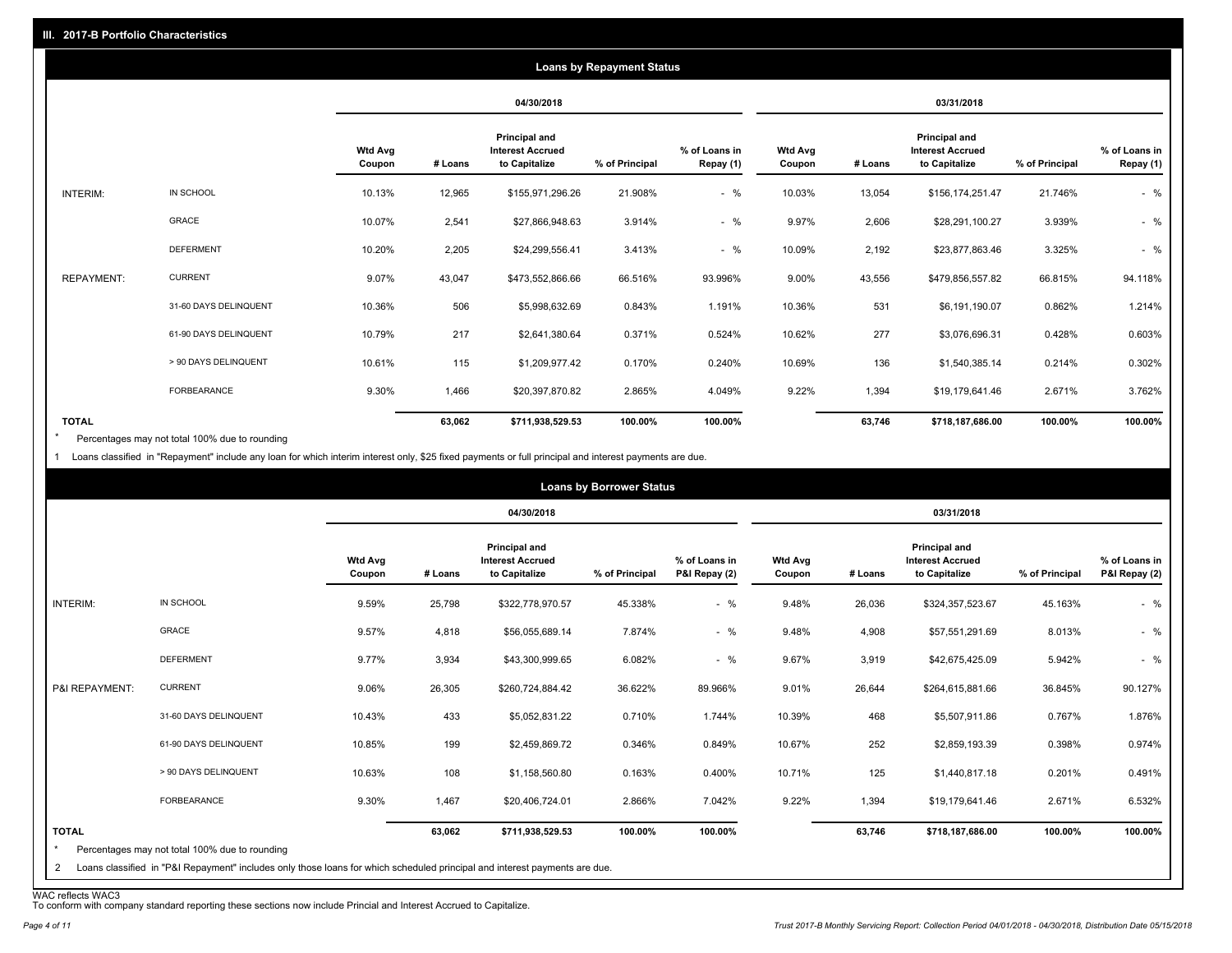|                                                                                                  | 4/30/2018        | 3/31/2018        |  |
|--------------------------------------------------------------------------------------------------|------------------|------------------|--|
| Pool Balance                                                                                     | \$711,938,529.53 | \$718,187,686.00 |  |
| Total # Loans                                                                                    | 63,062           | 63,746           |  |
| Total # Borrowers                                                                                | 60,516           | 61,167           |  |
| Weighted Average Coupon                                                                          | 9.49%            | 9.41%            |  |
| Weighted Average Remaining Term                                                                  | 132.27           | 132.57           |  |
| Percent of Pool - Cosigned                                                                       | 92.0%            | 92.0%            |  |
| Percent of Pool - Non Cosigned                                                                   | 8.0%             | 8.0%             |  |
| Borrower Interest Accrued for Period                                                             | \$5,110,555.74   | \$5,250,375.29   |  |
| Outstanding Borrower Interest Accrued                                                            | \$47,408,579.97  | \$45,991,433.48  |  |
| Gross Principal Realized Loss - Periodic *                                                       | \$598,007.09     | \$358,168.43     |  |
| Gross Principal Realized Loss - Cumulative *                                                     | \$1,805,218.79   | \$1,207,211.70   |  |
| Recoveries on Realized Losses - Periodic                                                         | \$22,786.73      | \$29,910.39      |  |
| Recoveries on Realized Losses - Cumulative                                                       | \$103,825.84     | \$81,039.11      |  |
| Net Losses - Periodic                                                                            | \$575,220.36     | \$328,258.04     |  |
| Net Losses - Cumulative                                                                          | \$1,701,392.95   | \$1,126,172.59   |  |
| Non-Cash Principal Activity - Capitalized Interest                                               | \$725,405.45     | \$1,647,072.82   |  |
| Since Issued Total Constant Prepayment Rate (CPR) (1)                                            | 9.16%            | 9.19%            |  |
| <b>Loan Substitutions</b>                                                                        | \$0.00           | \$0.00           |  |
| <b>Cumulative Loan Substitutions</b>                                                             | \$0.00           | \$0.00           |  |
| <b>Unpaid Servicing Fees</b>                                                                     | \$0.00           | \$0.00           |  |
| <b>Unpaid Administration Fees</b>                                                                | \$0.00           | \$0.00           |  |
| <b>Unpaid Carryover Servicing Fees</b>                                                           | \$0.00           | \$0.00           |  |
| Note Interest Shortfall                                                                          | \$0.00           | \$0.00           |  |
| Loans in Modification                                                                            | \$6,649,371.53   | \$4,933,318.90   |  |
| % of Loans in Modification as a % of Loans in Repayment (P&I)                                    | 2.47%            | 1.80%            |  |
|                                                                                                  |                  |                  |  |
| % Annualized Gross Principal Realized Loss - Periodic as a %<br>of Loans in Repayment (P&I) * 12 | 2.66%            | 1.57%            |  |
| % Gross Principal Realized Loss - Cumulative as a % of<br>Original Pool Balance                  | 0.24%            | 0.16%            |  |
|                                                                                                  |                  |                  |  |

\* In accordance with the Servicer's current policies and procedures, after September 1, 2017 loans subject to bankruptcy claims generally will not be reported as a charged-off unless and until they are delinquent for 120 d

(1) For additional information, see 'Since Issued CPR Methodology' found on page 11 of this report.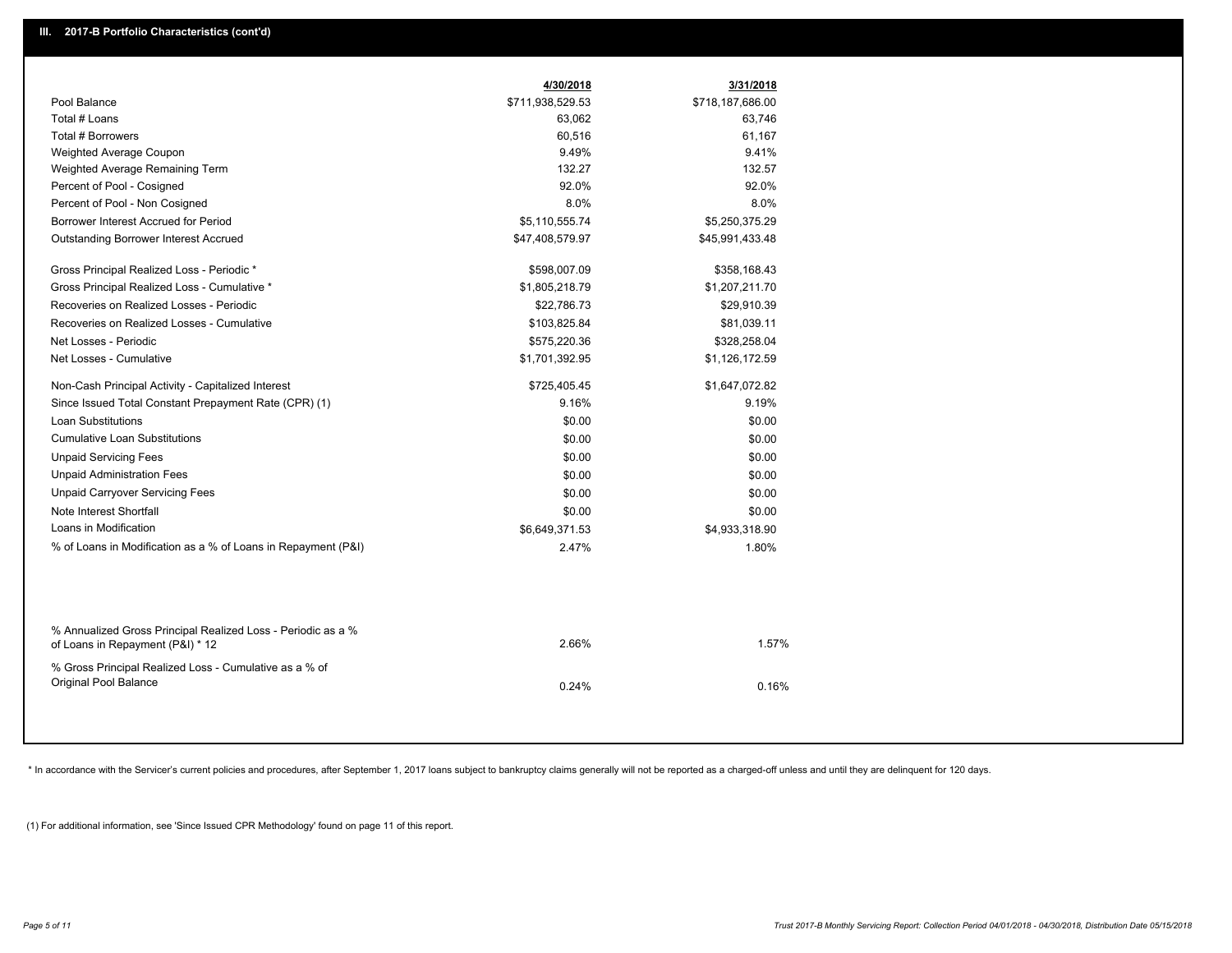#### **Loan Program**  A

|                                    | Weighted<br><b>Average Coupon</b> | # LOANS | <b>S AMOUNT</b>  | $%$ *     |
|------------------------------------|-----------------------------------|---------|------------------|-----------|
| - Smart Option Interest-Only Loans | 8.27%                             | 15,154  | \$144,658,560.46 | 20.319%   |
| - Smart Option Fixed Pay Loans     | 9.45%                             | 15,799  | \$218,163,109.72 | 30.644%   |
| - Smart Option Deferred Loans      | 9.86%                             | 32.109  | \$349,116,859.35 | 49.038%   |
| - Other Loan Programs              | $0.00\%$                          | 0       | \$0.00           | $0.000\%$ |
| Total                              | 9.41%                             | 63,062  | \$711,938,529.53 | 100.000%  |

\* Percentages may not total 100% due to rounding

B

C

**Index Type**

|                       | Weighted<br><b>Average Coupon</b> | # LOANS | <b>\$ AMOUNT</b> | $%$ *     |
|-----------------------|-----------------------------------|---------|------------------|-----------|
| - Fixed Rate Loans    | 9.35%                             | 12.171  | \$147,372,016.77 | 20.700%   |
| - LIBOR Indexed Loans | 9.43%                             | 50.891  | \$564,566,512.76 | 79.300%   |
| - Other Index Rates   | $0.00\%$                          | 0       | \$0.00           | $0.000\%$ |
| Total                 | 9.41%                             | 63,062  | \$711,938,529.53 | 100.000%  |

\* Percentages may not total 100% due to rounding

### **Weighted Average Recent FICO**

| $0 - 639$<br>640 - 669 | 3,475<br>3,959 | \$33,331,560.50  | 4.682%   |
|------------------------|----------------|------------------|----------|
|                        |                |                  |          |
|                        |                | \$40,886,054.55  | 5.743%   |
| 670 - 699              | 7,967          | \$87,575,494.14  | 12.301%  |
| 700 - 739              | 14,983         | \$169,240,122.95 | 23.772%  |
| $740 +$                | 32,666         | \$380,731,568.70 | 53.478%  |
| N/A <sup>(1)</sup>     | 12             | \$173,728.69     | 0.024%   |
| <b>Total</b>           | 63,062         | \$711,938,529.53 | 100.000% |

WAC reflects WAC3

To conform with company standard reporting these sections now include Princial and Interest Accrued to Capitalize.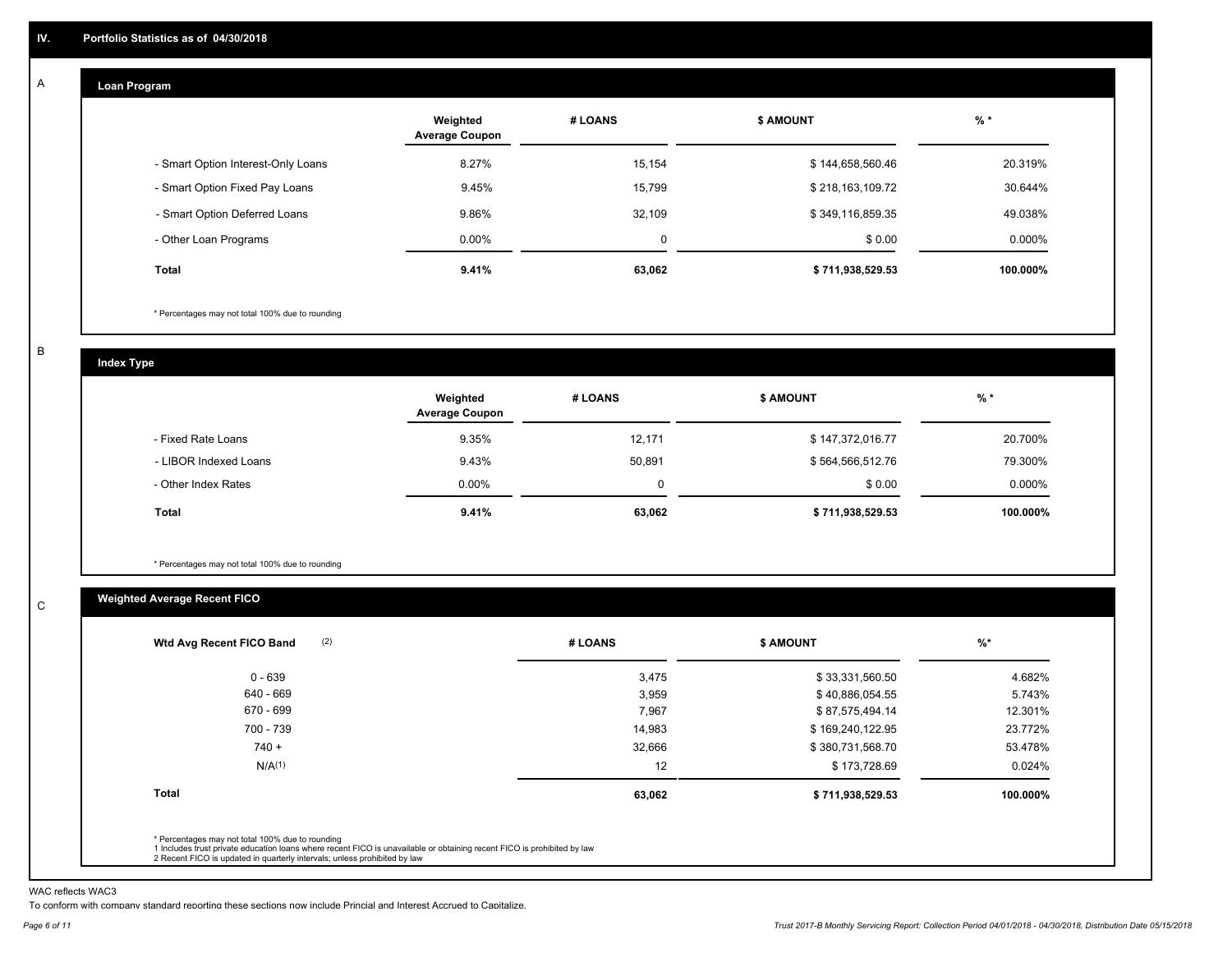| V. | 2017-B Reserve Account, Principal Distribution, and R-2 Certificate Calculations                                                                                                                                          |                  |  |
|----|---------------------------------------------------------------------------------------------------------------------------------------------------------------------------------------------------------------------------|------------------|--|
| А. | <b>Reserve Account</b>                                                                                                                                                                                                    |                  |  |
|    | Specified Reserve Account Balance                                                                                                                                                                                         | \$1,891,480.00   |  |
|    | <b>Actual Reserve Account Balance</b>                                                                                                                                                                                     | \$1,891,480.00   |  |
| В. | <b>Principal Distribution Amount</b>                                                                                                                                                                                      |                  |  |
|    | Class A Notes Outstanding<br>i.                                                                                                                                                                                           | \$566,284,361.16 |  |
|    | Pool Balance<br>ii.                                                                                                                                                                                                       | \$711,938,529.53 |  |
|    | First Priority Principal Distribution Amount (i - ii)<br>iii.                                                                                                                                                             | \$0.00           |  |
|    | Class A and B Notes Outstanding<br>iv.                                                                                                                                                                                    | \$616,284,361.16 |  |
|    | First Priority Principal Distribution Amount<br>v.                                                                                                                                                                        | \$0.00           |  |
|    | Pool Balance<br>vi.                                                                                                                                                                                                       | \$711,938,529.53 |  |
|    | Specified Overcollateralization Amount<br>vii.                                                                                                                                                                            | \$213,581,558.86 |  |
|    | Regular Principal Distribution Amount (if (iv > 0, (iv - v) - (vi - vii))<br>viii.                                                                                                                                        | \$117,927,390.49 |  |
|    | Pool Balance<br>ix.                                                                                                                                                                                                       | \$711,938,529.53 |  |
|    | 10% of Initial Pool Balance<br>х.                                                                                                                                                                                         | \$74,820,443.74  |  |
|    | First Priority Principal Distribution Amount<br>xi.                                                                                                                                                                       | \$0.00           |  |
|    | Regular Principal Distribution Amount<br>xii.                                                                                                                                                                             | \$117,927,390.49 |  |
|    | Available Funds (after payment of waterfall items A through I)<br>xiii.                                                                                                                                                   | \$0.00           |  |
|    | Additional Principal Distribution Amount (if(vi <= x,min(xiii, vi - xi - xii)))<br>xiv.                                                                                                                                   | \$0.00           |  |
| C. | R-2 Certificate                                                                                                                                                                                                           |                  |  |
|    | <b>Previous Notional Balance</b>                                                                                                                                                                                          | \$45,942,940.00  |  |
|    | Shortfall of Principal                                                                                                                                                                                                    | \$0.00           |  |
|    | Shortfall of Interest                                                                                                                                                                                                     | \$0.00           |  |
|    | <b>Current Notional Balance</b>                                                                                                                                                                                           | \$45,942,940.00  |  |
|    | Excess Distribution Allocated (1)                                                                                                                                                                                         | \$0.00           |  |
| D. | R-3 Certificate                                                                                                                                                                                                           |                  |  |
|    | <b>Previous Notional Balance</b>                                                                                                                                                                                          | \$36,622,384.30  |  |
|    | Remaining Principal Collections (2)                                                                                                                                                                                       | \$0.00           |  |
|    | <b>Current Notional Balance</b>                                                                                                                                                                                           | \$36,024,377.21  |  |
|    | 1. Until the notional amount of the R-2 Certificate is reduced to zero and if there is excess cash through the distribution available it will be distributed to the R-2 Certificate, otherwise the<br>amount will be zero |                  |  |

2. Payments will be made after the principal balance of each class of notes has been reduced to zero and the pool balance is less than or equal to the principal balance of the R-3 Certificate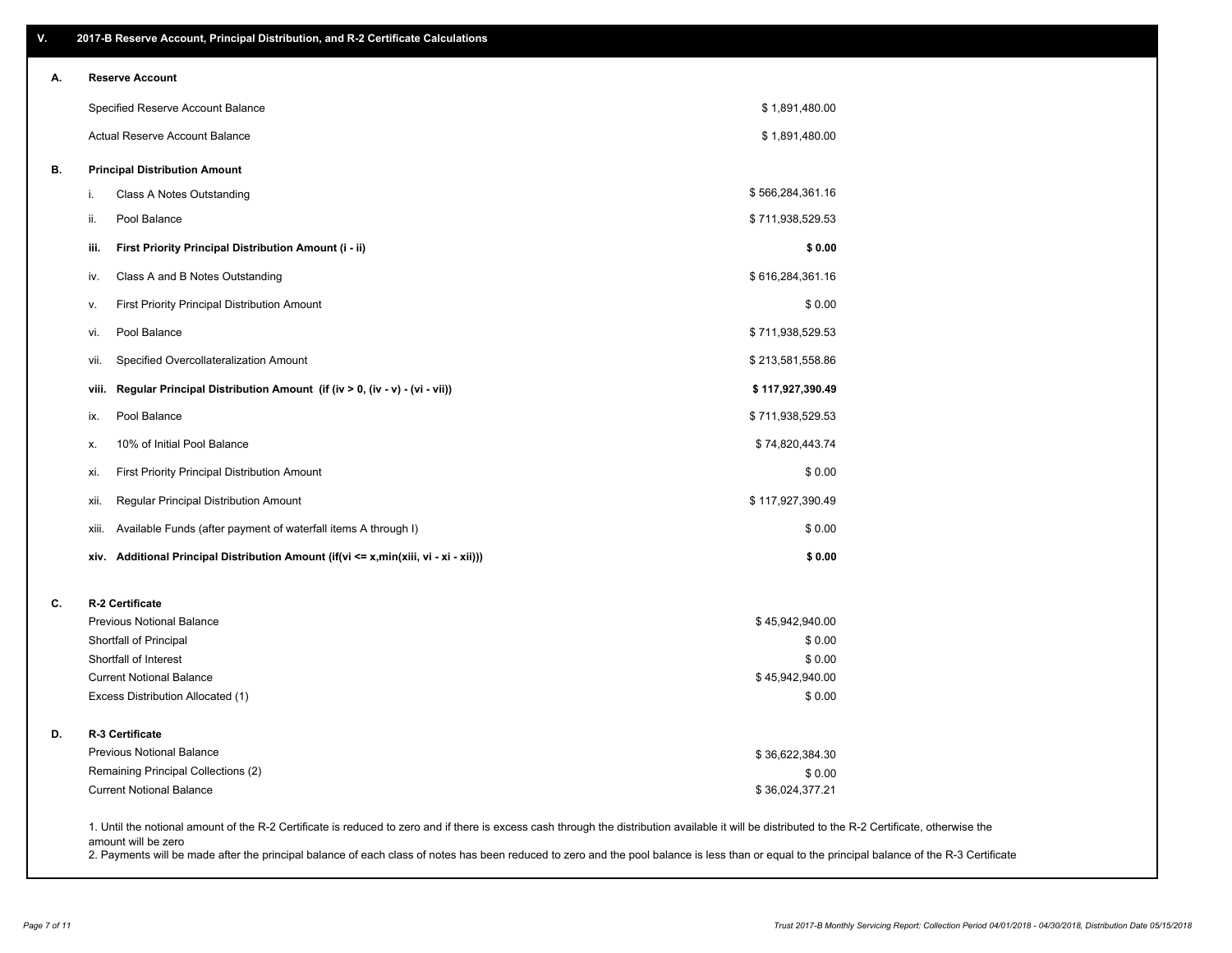|    |                                                         | Paid           | <b>Funds Balance</b> |
|----|---------------------------------------------------------|----------------|----------------------|
|    |                                                         |                |                      |
|    | <b>Total Available Funds</b>                            |                | \$10,733,821.50      |
| A  | <b>Trustee Fees</b>                                     | \$0.00         | \$10,733,821.50      |
| В  | <b>Servicing Fees</b>                                   | \$450,217.79   | \$10,283,603.71      |
| C  | i. Administration Fees                                  | \$8,333.00     | \$10,275,270.71      |
|    | ii. Unreimbursed Administrator Advances plus any Unpaid | \$0.00         | \$10,275,270.71      |
| D  | Class A Noteholders Interest Distribution Amount        | \$1,201,507.94 | \$9,073,762.77       |
| Е  | First Priority Principal Payment                        | \$0.00         | \$9,073,762.77       |
| F. | Class B Noteholders Interest Distribution Amount        | \$145,833.33   | \$8,927,929.44       |
| G  | Reinstatement Reserve Account                           | \$0.00         | \$8,927,929.44       |
| H  | <b>Regular Principal Distribution</b>                   | \$8,927,929.44 | \$0.00               |
|    | <b>Carryover Servicing Fees</b>                         | \$0.00         | \$0.00               |
| J  | Additional Principal Distribution Amount                | \$0.00         | \$0.00               |
| Κ  | Unpaid Expenses of Trustee                              | \$0.00         | \$0.00               |
| L  | Unpaid Expenses of Administrator                        | \$0.00         | \$0.00               |
| M  | i. Remaining Funds to the R-1 Certificateholder(s)      | \$0.00         | \$0.00               |
|    | ii. Remaining Funds to the R-2 Certificateholder(s)     | \$0.00         | \$0.00               |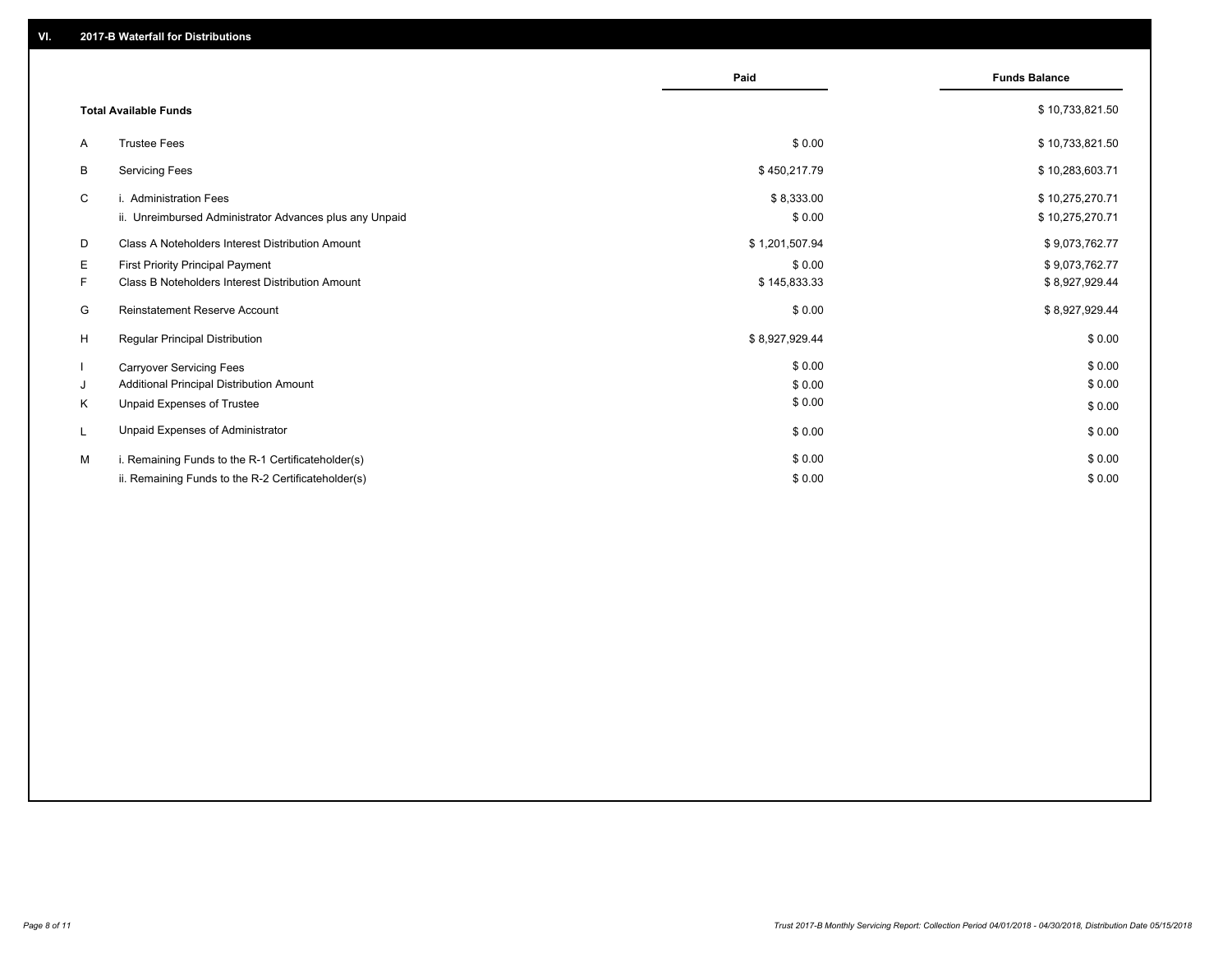| <b>Distribution Amounts</b>                                |                         |                         |                         |
|------------------------------------------------------------|-------------------------|-------------------------|-------------------------|
|                                                            | A <sub>1</sub>          | A <sub>2</sub> A        | A <sub>2</sub> B        |
| Cusip/Isin                                                 | 83189DAA8               | 83189DAB6               | 83189DAC4               |
| <b>Beginning Balance</b>                                   | \$166,284,361.16        | \$268,000,000.00        | \$132,000,000.00        |
| Index                                                      | <b>LIBOR</b>            | <b>FIXED</b>            | <b>LIBOR</b>            |
| Spread/Fixed Rate                                          | 0.27%                   | 2.82%                   | 0.75%                   |
| Record Date (Days Prior to Distribution)                   | 1 NEW YORK BUSINESS DAY | 1 NEW YORK BUSINESS DAY | 1 NEW YORK BUSINESS DAY |
| <b>Accrual Period Begin</b>                                | 4/16/2018               | 4/15/2018               | 4/16/2018               |
| <b>Accrual Period End</b>                                  | 5/15/2018               | 5/15/2018               | 5/15/2018               |
| Daycount Fraction                                          | 0.08055556              | 0.08333333              | 0.08055556              |
| Interest Rate*                                             | 2.16688%                | 2.82000%                | 2.64688%                |
| <b>Accrued Interest Factor</b>                             | 0.001745542             | 0.002350000             | 0.002132209             |
| <b>Current Interest Due</b>                                | \$290,256.37            | \$629,800.00            | \$281,451.57            |
| Interest Shortfall from Prior Period Plus Accrued Interest | $\mathsf{\$}$ -         | $\mathsf{\$}$ -         | $\mathsf{\$}$ -         |
| <b>Total Interest Due</b>                                  | \$290,256.37            | \$629,800.00            | \$281,451.57            |
| <b>Interest Paid</b>                                       | \$290,256.37            | \$629,800.00            | \$281,451.57            |
| <b>Interest Shortfall</b>                                  | $S -$                   | $\frac{2}{3}$ -         | $\mathsf{\$}$ -         |
| <b>Principal Paid</b>                                      | \$8,927,929.44          | $\frac{2}{3}$ -         | $\mathsf{\$}$ -         |
| <b>Ending Principal Balance</b>                            | \$157,356,431.72        | \$268,000,000.00        | \$132,000,000.00        |
| Paydown Factor                                             | 0.039504113             | 0.000000000             | 0.000000000             |
| <b>Ending Balance Factor</b>                               | 0.696267397             | 1.000000000             | 1.000000000             |

\* Pay rates for Current Distribution. For the interest rates applicable to the next distribution date, please see https://www.salliemae.com/about/investors/data/SMBabrate.txt.

**VII. 2017-B Distributions**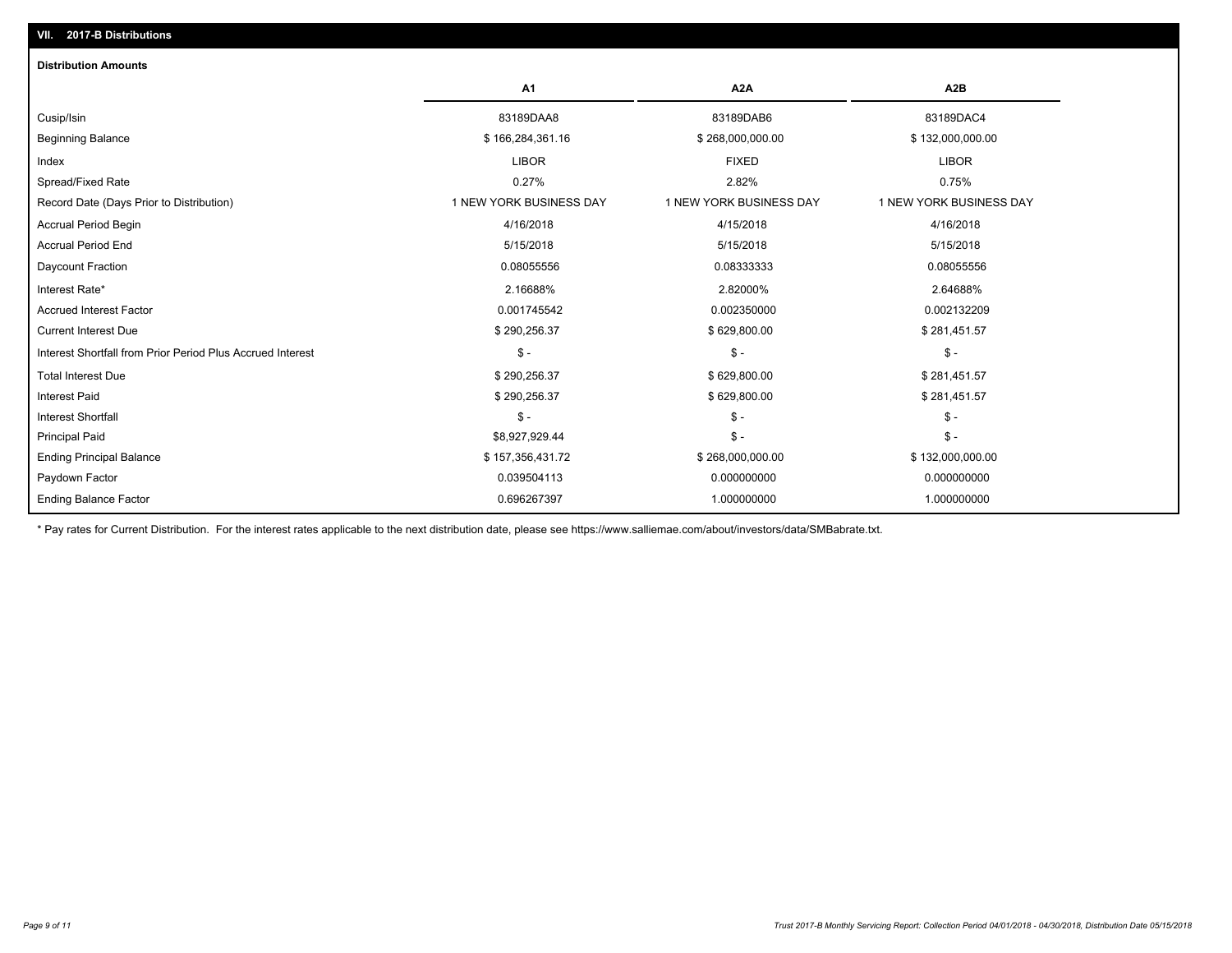| VII. 2017-B Distributions                                  |                         |
|------------------------------------------------------------|-------------------------|
| <b>Distribution Amounts</b>                                |                         |
|                                                            | в                       |
| Cusip/Isin                                                 | 83189DAD2               |
| <b>Beginning Balance</b>                                   | \$50,000,000.00         |
| Index                                                      | <b>FIXED</b>            |
| Spread/Fixed Rate                                          | 3.50%                   |
| Record Date (Days Prior to Distribution)                   | 1 NEW YORK BUSINESS DAY |
| Accrual Period Begin                                       | 4/15/2018               |
| <b>Accrual Period End</b>                                  | 5/15/2018               |
| Daycount Fraction                                          | 0.08333333              |
| Interest Rate*                                             | 3.50000%                |
| <b>Accrued Interest Factor</b>                             | 0.002916667             |
| <b>Current Interest Due</b>                                | \$145,833.33            |
| Interest Shortfall from Prior Period Plus Accrued Interest | $\frac{2}{3}$ -         |
| <b>Total Interest Due</b>                                  | \$145,833.33            |
| <b>Interest Paid</b>                                       | \$145,833.33            |
| <b>Interest Shortfall</b>                                  | $\mathbb{S}$ -          |
| <b>Principal Paid</b>                                      | $\mathbb S$ -           |
| <b>Ending Principal Balance</b>                            | \$50,000,000.00         |
| Paydown Factor                                             | 0.000000000             |
| Ending Balance Factor                                      | 1.000000000             |

\* Pay rates for Current Distribution. For the interest rates applicable to the next distribution date, please see https://www.salliemae.com/about/investors/data/SMBabrate.txt.